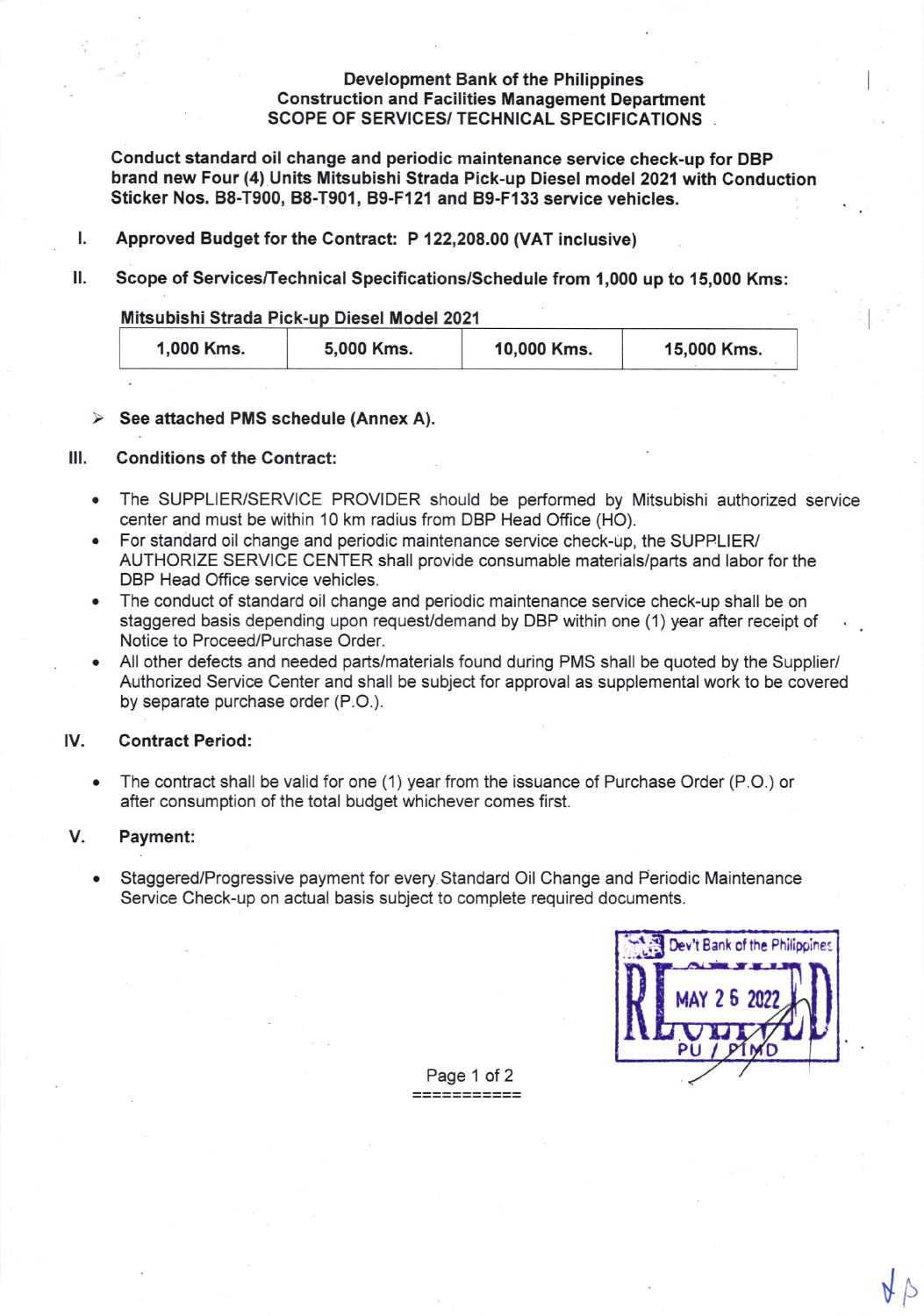#### $VI.$ **Documentary Requirements:**

- a. PHILGEPS Registration Number.
- b. Mayor's/Business permit for the current year.
- c. Omnibus Sworn Statement; Secretary's Certificate (For ABC's above P50K).
- d. Certificate of Being an Authorized Service Center of Mitsubishi.

Prepared by:

**RICARLITO R. HERRADURA** Automotive Mechanic-III

Recommending approval:

SM ALBERTO SANTIAGO A. BERMEJO Head-GSU, CFMD

Approved by:

AVP JOSE C. DELA FUENTE Acting Head-CFMD, as per Office Order no. 234 dated 01 July 2021

Page 2 of 2

Conduct standard oil change and periodic maintenance service check-up for DBP brand new Four (4) Units Mitsubishi Strada Pick-up Diesel model 2021 with Conduction Sticker Nos. B8-T900, B8-T901, B9-F121 and B9-F133 service vehicles.

| Dev't Bank of the Philippines |  |
|-------------------------------|--|
| MAY 2 6 2022                  |  |
| PU<br>MD                      |  |